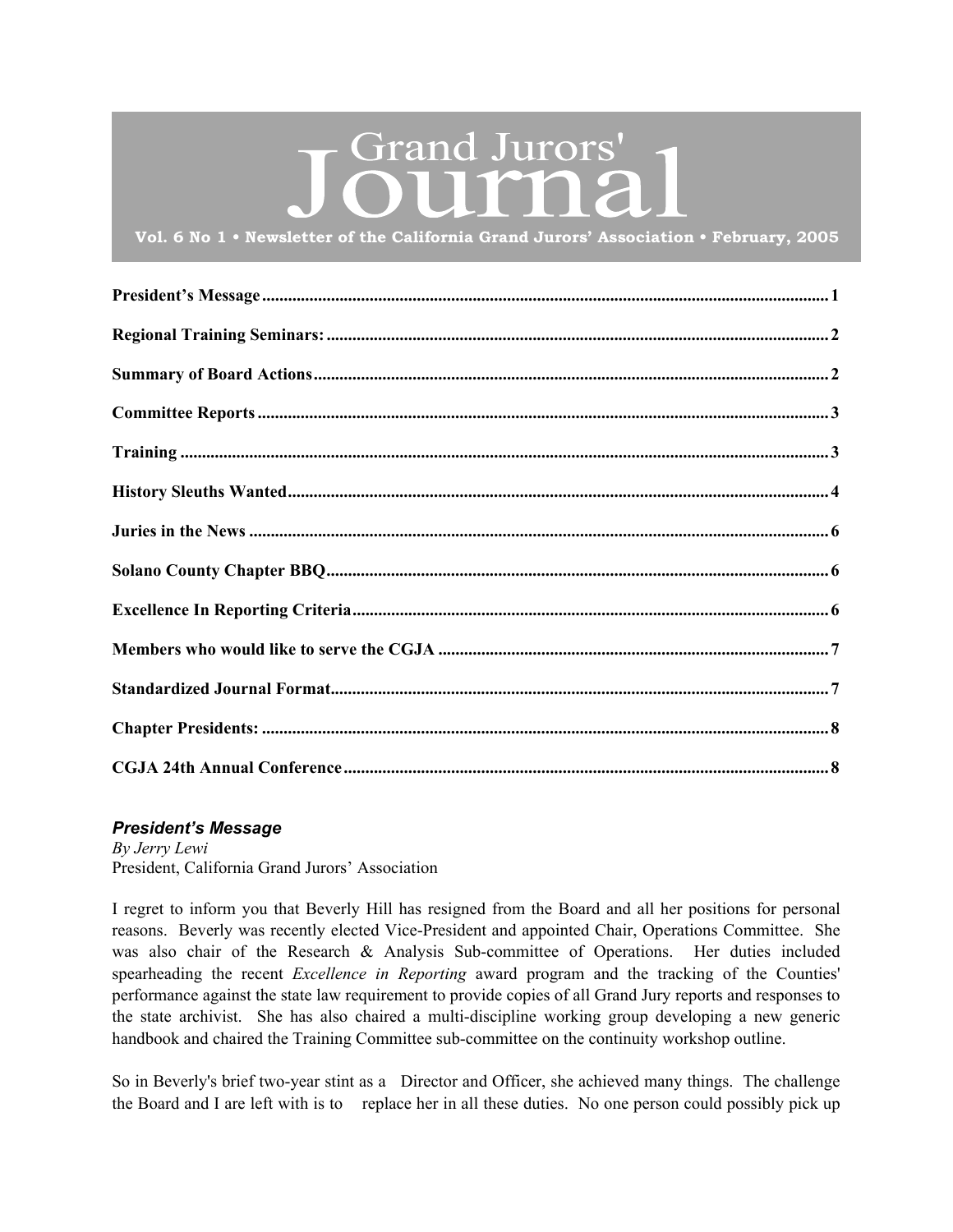<span id="page-1-0"></span>on all these activities. We thank Beverly for her extended efforts, wish her well and hope someday she can return to an active status.

I am pleased to report that the Board has approved the nomination of Roger Loper as Finance Chair. Although by his own admission, Roger is not a finance person, his experience in dealing with the Treasury issues during a recent difficult transition period has equipped him well to serve this important role. Roger has served with distinction on the Board, as was Vice-President from 2002-2003. He serves as Chair of the Policy & Procedure Subcommittee. His wise counsel and straightforward thinking will serve us well.

Speaking of Finance, I want to express my thanks to Marilyn Maxner, past Treasurer. She has agreed to keep the books up to date through December 2004 while new Treasurer Linda Baker is coming up to speed on our accounting system.

I have embarked on my mission of visiting the Chapters by meeting with three chapters, Marin, Napa and Nevada last month. I outlined my vision for CGJA, heard their concerns and promised to address their issues in order to develop a stronger working relation between the chapters and the state association. I have additional meetings schedule this month and next.

A very important activity that has been ongoing for many months is the rewrite of our bylaws. We needed to do this to insure compliance with the California Corporation Code and to resolve some other issues needing clarity. It is taking more time than I would like, but I feel we are closing in on a final draft for Board approval. We will keep the membership advised as we complete this task.

I was very pleased to participate in one-day training sessions for both the Los Angeles and Orange County Grand Juries. Both groups appeared to appreciate this and wished they had arranged for these sessions earlier in their terms. We hope this will lead to greater participation by these counties in our training seminars.

Please make note of our forthcoming training seminars and our annual conference.

Please know I am always glad to hear any comments about the association from the membership.

# *Regional Training Seminars:*

| Sacramento: | July 2.  |
|-------------|----------|
| Redding:    | July $2$ |

5-26 2005 8-29 2005

Southern Region August 8-9 2005

Bay Area: August 1-2 2005

 Please check our website [www.CGJA.org](www.CGJA.org   ) for updates

# *Summary of Board Actions*

The CGJA Board of Directors took the November 30, 2004 Board meeting:

- Approved to receive and file the minutes of the October 14-15, 2004 general membership meeting.
- Approved to receive and file the Board of Directors Retreat notes.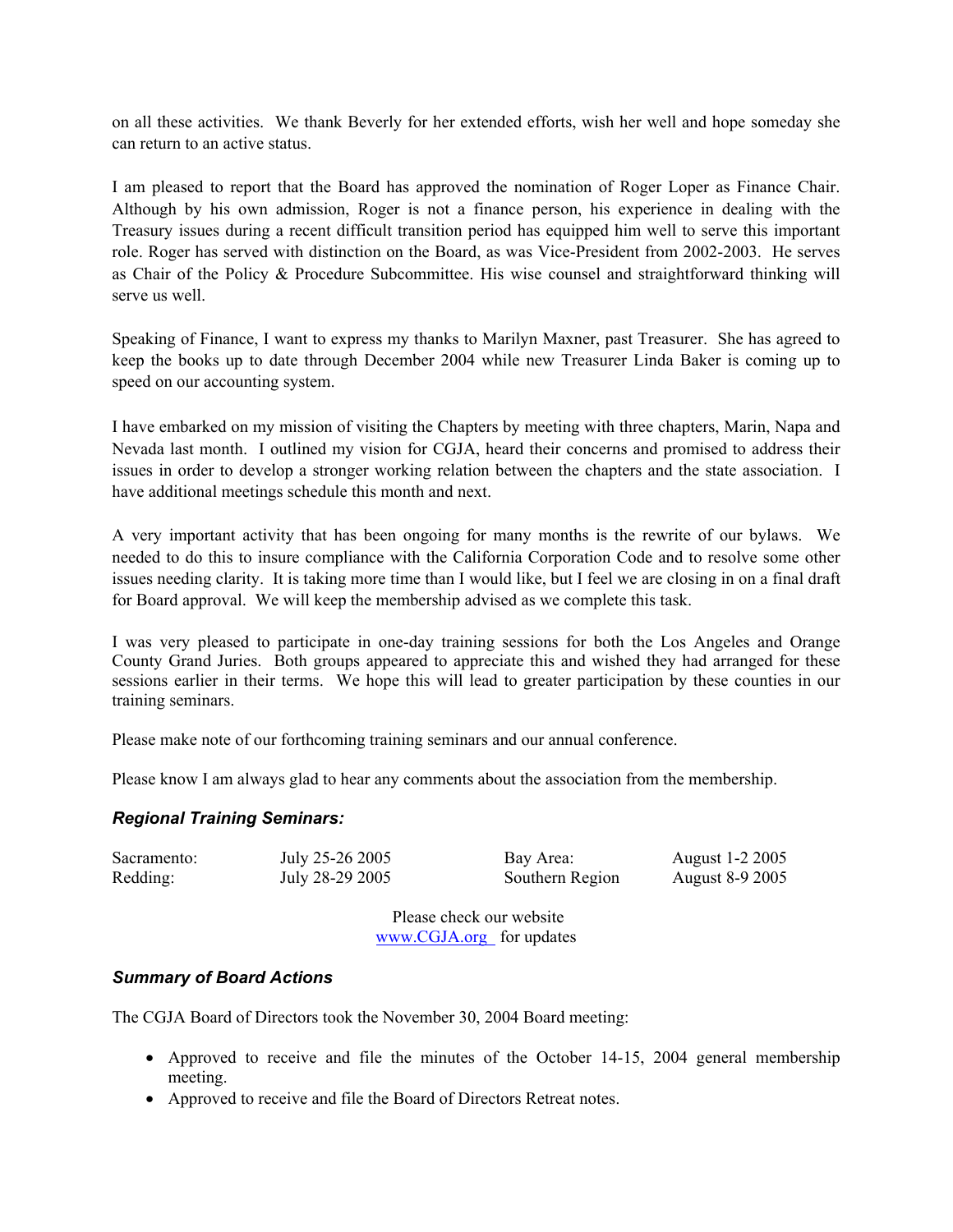- <span id="page-2-0"></span>• Approved the appointment of Committee Chairs, Jack Zepp, Legal; Sherry Chesny, Training; Clif Poole, Membership & Chapter Relations; Beverly Hill, Operations; Elwood Moger, Public Relations.
- Authorized payment for legal fees in the amount of \$648 charged by the attorney associated with two letters that were not authorized by either former or current Presidents. Director Baker will provide the President with letters #4 and #5 for distribution to the Board prior to the next meeting.
- Approved the formation of a fact finding special committee that will investigate allegations of misconduct in regard to securing D&O insurance.
- Authorized a special board meeting in January 2005, to review the revision of the bylaws now under process.
- Approved to join California Association of Nonprofits (CAN) at an annual cost of \$60.
- Directed the President to contact the list of the individuals he has and get fee estimates for possible Board intraaction outside counseling.
- Approved the production cost of a Public Relations video not to exceed \$1,200. Funds will be expended in 2005. The PR Committee will come back to the Board for copying and distribution costs.
- Approved the Excellence in Reporting awards to be continued.

#### *Committee Reports Membership Chapter Relations Clif Poole, Chair*

 I am writing this article to you for the last time as Chair of the Member Relations Committee. While I have enjoyed the challenge to increase membership and shape policies of the CGJA as a board member, premature "Golden Years" have set in and I must resign from the board.

I have been fortunate enough to see our paid membership more than double in the last three or so years. I've watched some chapters dissolve and others replace them. I have also worked with an excellent group of people, some with different philosophies and opinions than mine (I'm sure mine were always right) but we always knew that the intent of every person on the board is to protect the California Grand Jury System and increase awareness of the government watchdog function.

As of this writing I have not heard who the board will choose to replace me as Chair of the Member Relations Committee, but I wish them well and will try to help in the transition. In the meantime, if you have membership questions you may ask any Director, as they each will know where to direct it to get you an answer.

In parting I encourage all of you to check with past grand jury members and try to convince them to join the CGJA. After you have talked to past grand jurors, talk to friends and encourage them to join as an associate member. Remember that we can do miraculous things as a group or we fail to accomplish much as an independent.

Thanks for your help and support.

# *Training*

*Sherry Chesny, Chair* 

The Training Committee has approved the following dates for our 2005 Regional Training Seminars: Sacramento: July 25-26 at the Holiday Inn Northeast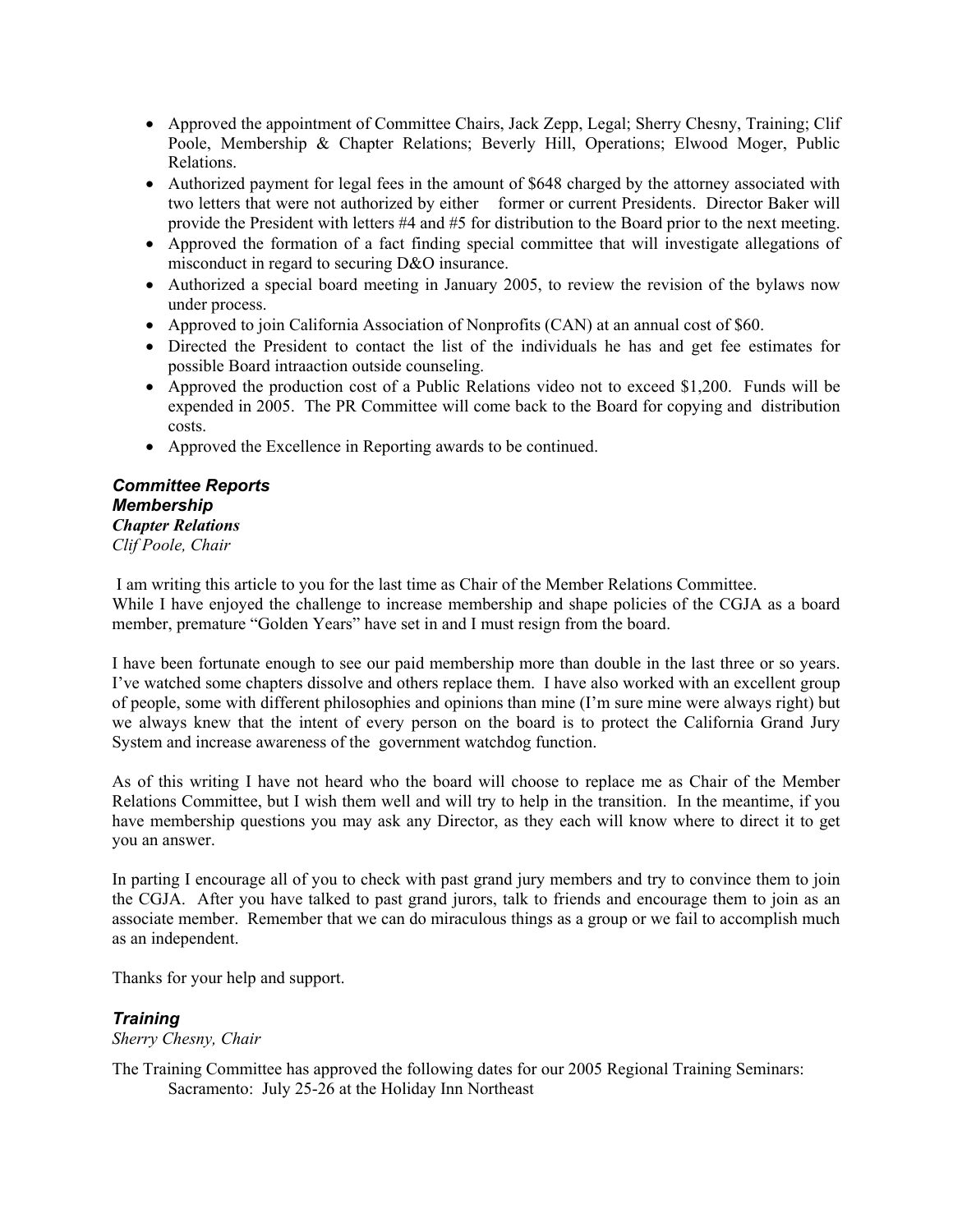<span id="page-3-0"></span>Redding: July 28-29 Selection of site pending

Bay Area: August 1-2 Selection of site pending

Southern Region: August 8-9 Selection of site pending

In addition to our two-day regional Training Seminars for new jurors, we also do some on-site training with individual grand juries. In September we presented our five, core-workshops for the Los Angeles County Grand Jury. On January  $21<sup>st</sup>$  we presented a similar one-day program for the Orange County Grand Jury and on January  $22<sup>nd</sup>$  two of our trainers spent a half-day working with nine members of the Yolo County Grand Jury on How To Write G.J. Final Reports.

In February, two trainers will travel to Madera County to provide on-site training for their new jurors. The Madera and Monterey Grand Juries operate on the calendar year and were sworn in on January 1.

All of our CGJA trainers are volunteers who enthusiastically accept these additional assignments because they are truly dedicated to training grand jurors.

In addition to finalizing the sites for our 2005 Regional Training Seminars, the Training Committee is currently working on revising and updating the brochure about the training program for 2005. In February we will also be mailing a letter to the Presiding Judge in every county, about our 2005 Training Seminars.

Duane Mason, who joined the Training Committee last September, is working on reorganizing the Training Committee's Policies and Procedures. Some new procedures will be developed and existing procedures will be updated or revised as needed. Duane is a past Foreman from Shasta Co. He is semiretired and currently does contract consulting work with a Washington D.C. based company in the area of supervisory/managerial/executive development.

As more information about the 2005 seminars is finalized, we will be posting updates on the CGJA website. Our CGJA webmaster, Diane Masini, is exploring the feasibility and costs of providing on-line registration capability for the jurors attending the 2005 seminars

# *History Sleuths Wanted*

CGJA Grand Jury Reports Index Project (GRIP) is seeking two additional volunteers to search for Final Reports from 1950-1996. Any county locale is important in the fun quest that derives from "needle-in-ahaystack" browsing of old files at your nearby Courthouse, County Offices, Library or Historical Society headquarters. (See below for a sample of 29 electronically identified documents available (and stored in perpetuity) at the California State Library in Sacramento.)

What treasures (incl. Table of Contents) are lurking in your neighborhood? As Disneyland marks its 50th anniversary later this year, make your mark at the 24th annual conference of CGJA in Burbank on Oct. 28-29 by providing the most fully documented field workbook, containing the location and pertinent details of Final Reports FOUND!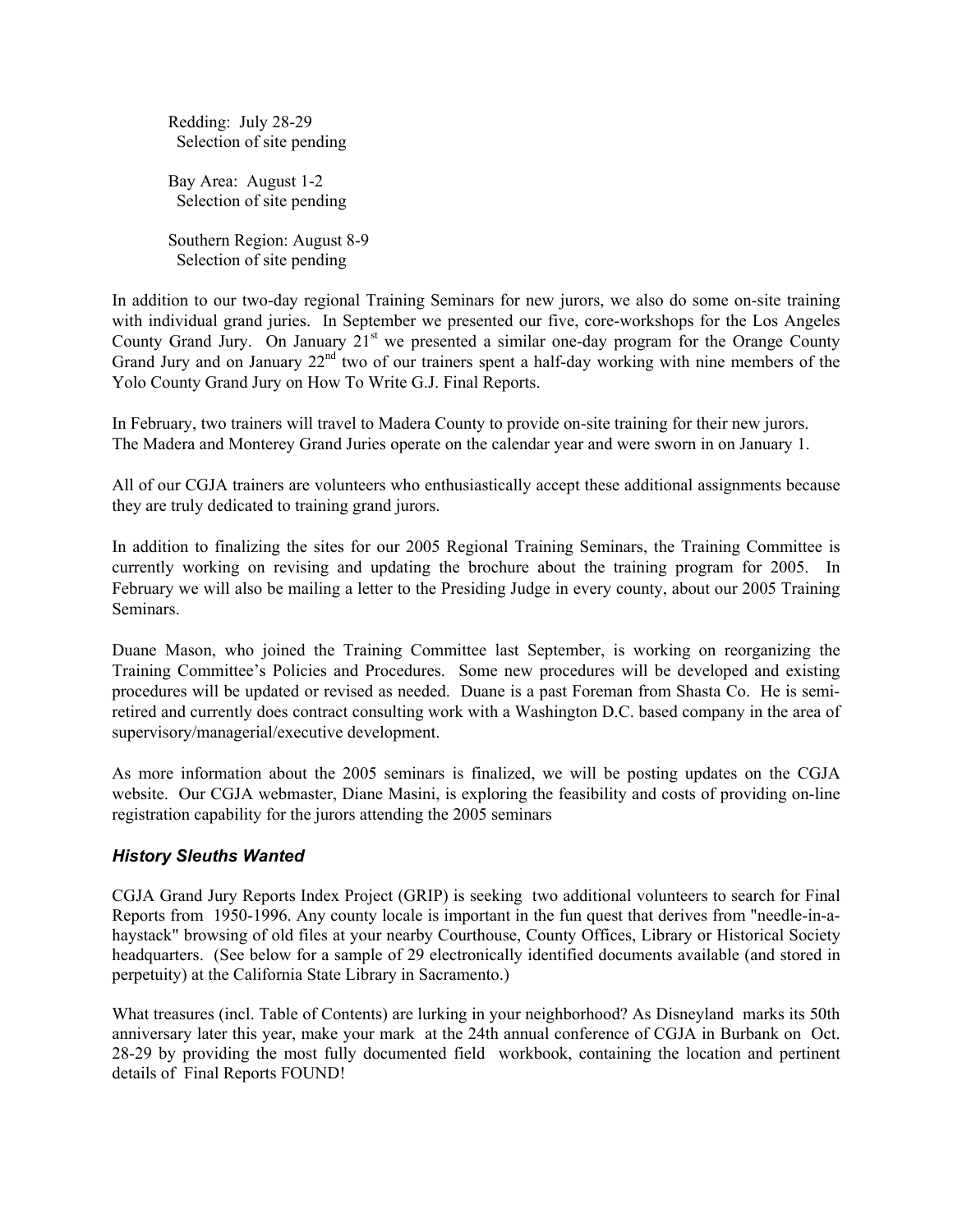Contact CGJA GRIP subcommittee lead: Les Daye at 530-778-3368 voice/fax or email bearpaws@sunset.net.

The California State Library, founded in 1850, is the main repository for many documents of historical significance. Located at 900 N Street Sacramento, CA 95814 Mailing address: P O Box 942837 Sacramento, CA 94237-0001 Hours: 9:30 am - 4:00 pm, Monday - Friday, email:*cslcal@library.ca.gov.* 

| $\mu$ uentinea Electronicativ $\chi$ |         |                       |
|--------------------------------------|---------|-----------------------|
| County                               | Year    | Call/Control #        |
| Alameda County                       | 1993-94 | CA-L A318 Gr35 R4 #58 |
| Contra Costa Co.                     | 1955-56 | CA-L C764 Ju75 R4     |
| Contra Costa Co.                     | 1963-64 | CA-L C764 Ju75 R4     |
| <b>Fresno County</b>                 | 1951    | AFH-3836              |
| Madera County                        | 1969    | CA-L M178 Ju79 R4     |
| Mendocino Co.                        | 1968    | AFM-8932              |
| Mendocino Co.                        | 1984-85 | AFM-8933              |
| Orange County                        | 1961    | CA-L O63 Ju79 R4      |
| San Diego Co.                        | 1986-87 | CA-L S217 Ju79 R4     |
| San Francisco Co.                    | 1955    | AFK-2532              |
| (see other below)                    | 1974-75 | AFK-2533              |
| (see other below)                    | 1985-86 | AFK-2534              |
| San Joaquin Co.                      | 1964-65 | AFJ-7923              |
| San Joaquin Co.                      | 1986-87 | AFJ-7922              |
| Santa Barbara Co.                    | 1984-85 | AFJ-2718              |
| Santa Cruz Co.                       | 1968    | CA-L S2323 Ju79 R4    |
| <b>Tulare County</b>                 | 1953    | AFI-4451              |
| <b>Tulare County</b>                 | 1991-92 | AFI-4452              |
| Ventura County                       | 1985-86 | CA-L V468 Ju79 R4     |

#### **GRAND JURY FINAL REPORTS**  *(Identified Electronically}*

#### **OTHER GRAND JURY Subjects**

Butte Co. charge to GJ 1854 ABF-8411 Lewis, Joseph E.N. Ct. of Sessions 815 C153 10

Orange Co. GJ Manual 1968 KB89.J9 O63

San Francisco Co. 1892 ABE-6728 917.9461 S19p v.6 #17

San Francisco Co. 12/26/1896 AAU-2106

A.S. Hubbard signed report 352 Ss955 G75s San Francisco Co. 12/10/04-8/19/05 AAU-2105 352 Ss955 G75k

San Francisco Co. 1910 352 Ss955 R42 Oliver Grand Jury JS1449.Z7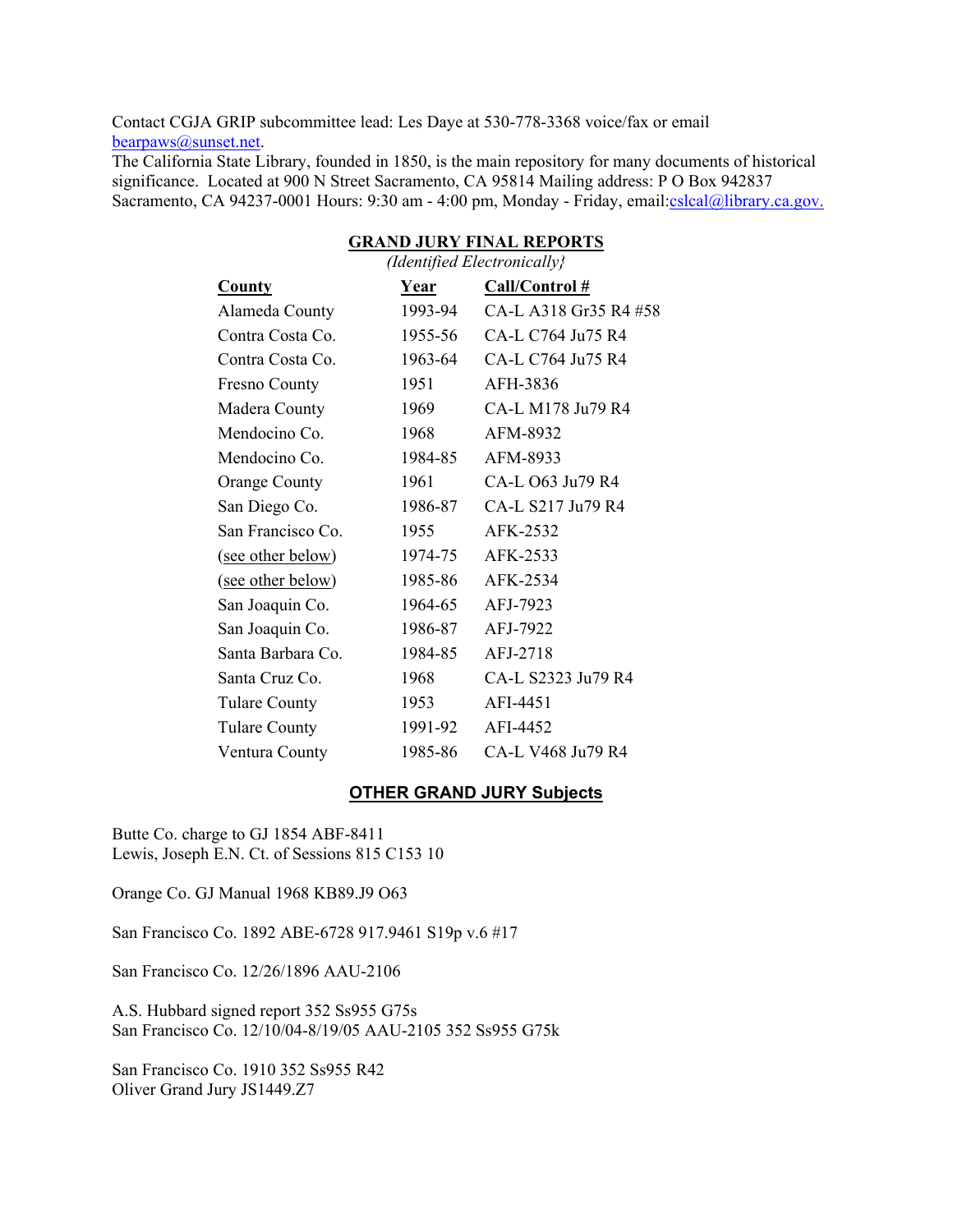<span id="page-5-0"></span>San Francisco Co. 12/16/14-12/14/15 ABE-6787 352S Calif. Law Review 5/1955? ABK-8292

Co.Supvs.Assn.CA Calif. Legisltre. Asmb. 1967 L500.G62 1967 Hearing CA co. GJ syst. no. 3, 5, 10

County GJ & public 1969 LB2813 M5 schls. of So. Calif. Ed.D. Thesis by Miller, John Alva

#### *Juries in the News San Francisco Chronicle*  **More attention to grand jury reports**

Civil grand jury reports and independent audits would be given more focused attention at City Hall under a plan by new Board of Supervisors President Aaron Peskin to create a Government Audit and Oversight Committee.

The charge of the new supervisors' panel would be to hold hearings on the audits conducted by the city controller and the board's budget analyst, and to consider the findings of the grand jury, all of which scrutinize the workings of city agencies and the effectiveness of city policies.

Peskin said he wants the new committee to not only consider the new reports as they come in but also to conduct follow-up reviews to see whether past recommendations have been carried out. The Rules Committee approved the proposal.

# *Solano County Chapter BBQ*

Mark your calendar!! Sunday, May 15, 2005

The Solano County Chapter announced their annual Bar-Be-Cue to be held at Pippo's Park in Vacaville on Sunday May 15, 2005. It has become a Chapter tradition and members are looking forward in welcoming former and sitting grand jurors, their families and friends for a fun day at Pippo's Park.

Look for detail information in the next Journal as Solano Chapter Members are finalizing the particulars for a fun filled day. Chapter President Wanda Kiger-Tucker can be reached at 707-678-4059 or kigertucker@juno.com for additional information

# *Excellence In Reporting Criteria*

The Board of Directors of the CGJA is seeking nominations for the Excellence in Reporting Award. The Award is offered in two categories - Grand Jury and News Media. Awards will be presented at the Annual CGJA Conference to be held October 27-29, 2005 in Burbank.

The Grand Jury category will be judges on information identifying meritorious achievement in the watchdog function. Each county is encouraged to submit one or two applications with appropriate justification. Investigations and reports for the fiscal year 2001-02 (calendar year 2002) and subsequent are eligible. Because proof of success is one of the judged criteria and some current reports may not have that criteria available, it may be advantageous to delay such submissions a year to enable documentation of the necessary proof.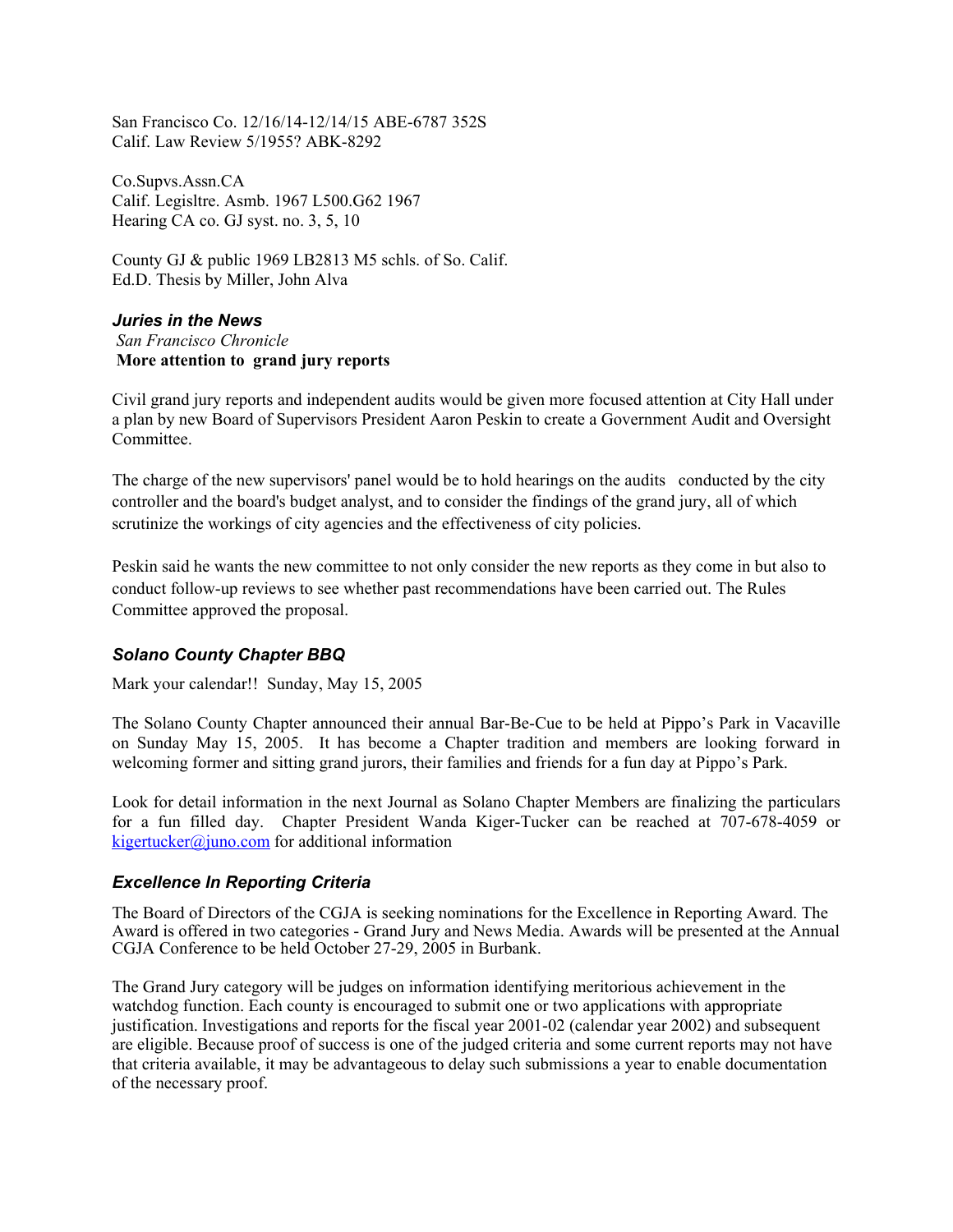#### <span id="page-6-0"></span>Criteria are:

Nomination input letter Citizen impact - severity and number of citizens affected Duration of problem - recent, 2-4 years, < 4 years Difficulty of investigation - few or many agencies Bureaucracy interference - denials, subpoenas, etc. Written report- - - - - documented; succinct; complete; readable; substantiated findings and recommendations; Public support gained; Media support gained; Success verified

The News Media category will be judged on reporting that either increased awareness of the grand jury institution or increased awareness of the community of a grand jury investigation so the community benefited in the investigation. Criterion evaluated will include apparent media research, quantity and quality of reporting, and apparent citizen impact. Submissions may be independent of grand jury participation or in conjunction with specific grand jury investigative reports.

Grand Juries and News Media please submit all applications in five copies: with a nomination letter stating the achievement with appropriate documentation and final report or media reports with name, address, county, and phone of contact person no later than July 15, 2005 to Earl Heal, 512 Spring Lane, Vacaville, CA 95688 (phone 707-446-1353)

# *Members who would like to serve the CGJA*

The CGJA is currently organized with six (6) standing committees: Finance, Legal, Membership/Chapter Relations, Operations, Public Relations and Training. Financial Development, Grand Jury Final Report Index and Training Curriculum operate as subcommittees within our standing committee structure. Standing committees have monthly teleconference meetings while subcommittees conduct business via e-mails and periodic teleconferences.

Members with an interest in actively serving or if you have questions relative to serving on a specific committee feel free to contact the committee chair shown on our Grand Jurors' website.

For further information concerning volunteering for any type of endeavor within the CGJA, you may also contact:

CGJA President: Jerry Lewi 2717 Rocky Point Ct. Thousand Oaks, CA 91362 Tel. 805- 492-0122 jerrylewi@adelphia.net

# *Standardized Journal Format*

# **Please note the standardized format for submitting articles to the Grand Jurors' Journal**

Articles should be e-mailed to Ourania Riddle, Editor, at  $\alpha$  puraniar $\alpha$  yahoo.com

Articles submitted by e-mail should be saved in Rich Text Format and transmitted as an attachment to the e-mail message

E-mail attachments are the preferred form of transmittal to alleviate retyping article content.